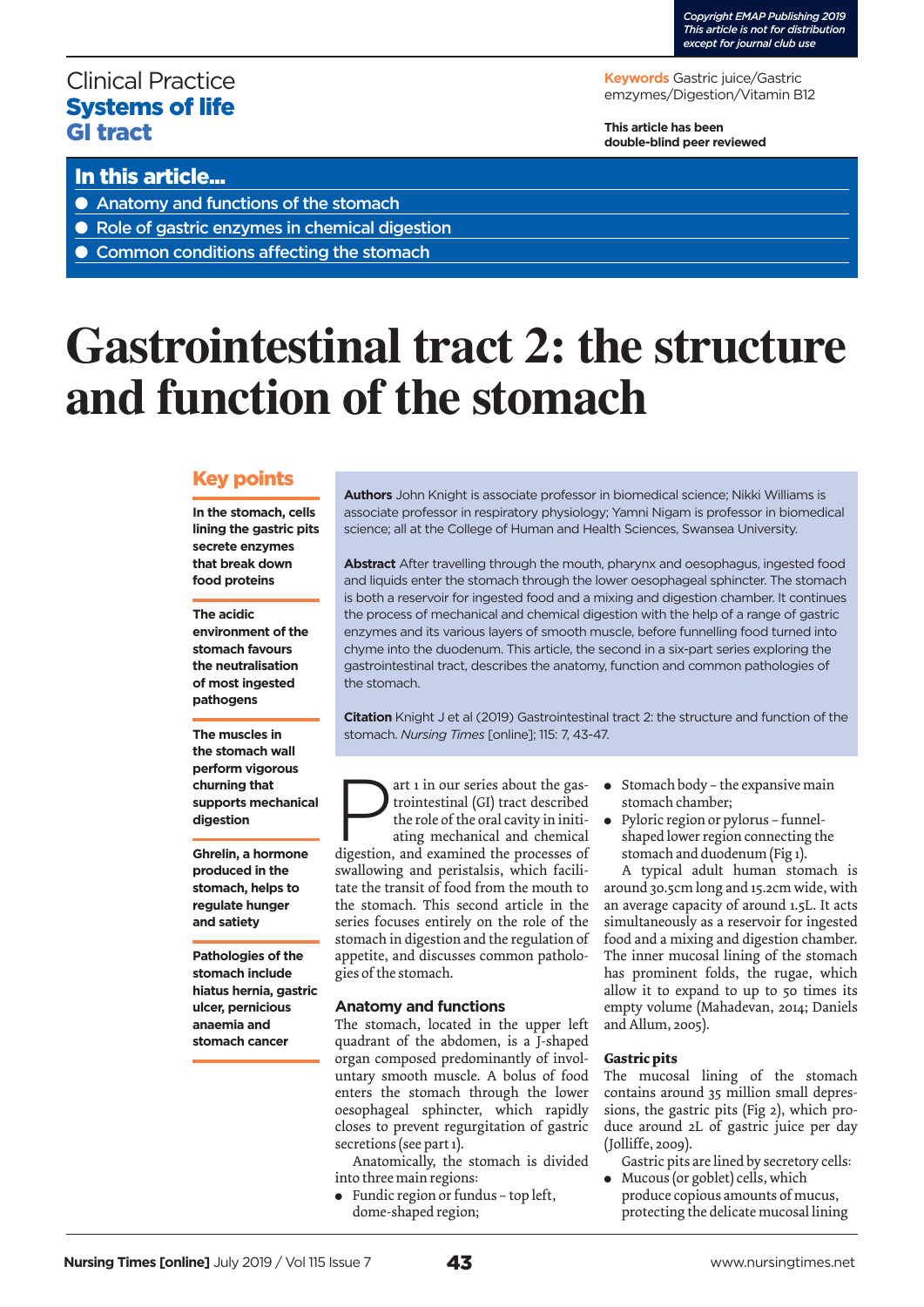of the stomach. They are found across the mucosal epithelial lining and deeper within each gastric pit, where they are known as mucous neck cells;

- Parietal cells secrete hydrochloric acid (HCl) and intrinsic factor (IF). HCl is a component of gastric juice, which not only supports chemical digestion but also activates the enzyme pepsin. It is produced at high concentrations, giving the stomach a pH of around 2.5-3.5 (Marieb and Hoehn, 2015); this high acidity helps the stomach sterilise ingested food. IF is a small protein that binds to vitamin B12 and transports it across the wall of the intestine into the blood (see part 4);
- Chief cells secrete the inactive enzyme precursor pepsinogen, which is converted into the active enzyme pepsin upon exposure to HCl. Pepsin plays a role in protein digestion and enhances the bacterial killing activity of HCl (Zhu et al, 2006). Chief cells also secrete gastric lipase (Kiela and Ghishan, 2016), which, together with salivary lipase, initiates fat digestion;
- Endocrine cells synthesise various hormones and release them into the blood. As an example, endocrine cells called G cells produce the hormone gastrin, which regulates the secretion of gastric juice. Other endocrine cells called P/D1 cells release the hunger hormone ghrelin, which plays a role in regulating appetite and food intake.

#### **Secretion of gastric juice**

The secretion of gastric juice occurs in three phases:

- $\bullet$  Cephalic phase;
- Gastric phase;
- Intestinal phase (Fry, 2009).

In the cephalic phase, gastric juice secretion is initiated by the sight, smell and taste of food, and is primarily mediated by the parasympathetic nervous system via the vagus nerve, which innervates the stomach wall. When a person is hungry, the mere anticipation of food is enough to stimulate gastric juice secretion (Power and Schulkin, 2008). The cephalic phase accounts for around 30% of gastric juice secretion and prepares the stomach to receive food.

The gastric phase is the longest phase of gastric juice secretion, typically lasting between two and three hours, and is responsible for around 60% of gastric secretion. It begins when food has entered



the stomach and the stomach wall is stretched. This prompts the G cells in the gastric pits to release gastrin. Gastrin stimulates the parietal cells to secrete HCl, which creates a pH favourable for protein digestion and the killing of ingested pathogens. Gastrin secretion can also be stimulated by the ingestion of high-protein food, coffee, wine or beer (Papakonstantinou et al, 2016; Stermer, 2002);

Gastric juice secretion continues in the intestinal phase while food is slowly passing from the stomach into the duodenum. The duodenum and jejunum progressively release hormones such as cholecystokinin, secretin and gastric-inhibiting peptide, which gradually reduce the secretion of gastric juice (Daniels and Allum, 2005). The intestinal phase is responsible for around 10% of gastric juice secretion.

#### **Protein digestion**

The process of protein digestion starts in the stomach. HCl slowly denatures proteins (for example, actin and myosin from meat), causing structural changes that expose the peptide bonds between adjacent amino acids. This enhances subsequent chemical digestion by proteases (Goodman, 2010). Activated pepsin present in the gastric juice cleaves the initial protein molecules (which can consist of thousands of amino acids) into smaller chains called polypeptides (Fig 3). Pepsin is referred to as an endopeptidase because it acts predominantly by attacking the peptide bonds in the centre of proteins to create polypeptides, which are further broken down in subsequent regions of the GI tract (Vahdatpour et al, 2016; Daniels and Allum, 2005).

#### **Fat digestion**

The process of fat digestion starts in the mouth when food is mixed with saliva and exposed to the enzyme salivary lipase. However, salivary lipase functions optimally at a pH of around 4, so it will not work at its maximal efficiency in the mouth because, at 6.2-7.6, the pH of saliva is too high. It works at its maximal efficiency upon reaching the acidic environment of the stomach (see part 1).

In the stomach, fat digestion is amplified by gastric lipase, which is synthesised by the chief cells. Gastric lipase remains stable and active over a broad pH range (2-7); like salivary lipase, however, it functions optimally at a pH of 4-5.4 and so achieves its maximal efficiency in the stomach (Sams et al, 2016).

Together, salivary and gastric lipase attack the Ester bonds of fat molecules, breaking down dietary fat into fatty acids and glycerol (see part 1); however, they are less efficient at digesting fats than the alkaline lipases that will later be released in the small intestine (see parts 3 and 4).

#### **Formation of chyme**

When food is present, the muscular layer of the stomach wall – known as the muscularis – undergoes regular rhythmic contractions that help mix the food with the gastric secretions to speed up the process of chemical digestion. The muscularis consists of the same circular and longitudinal layers of smooth muscle found in other gut regions (see part 1), but it also possesses an additional inner layer of oblique smooth muscle fibres. These three layers of muscle allow the stomach to perform the vigorous churning motions that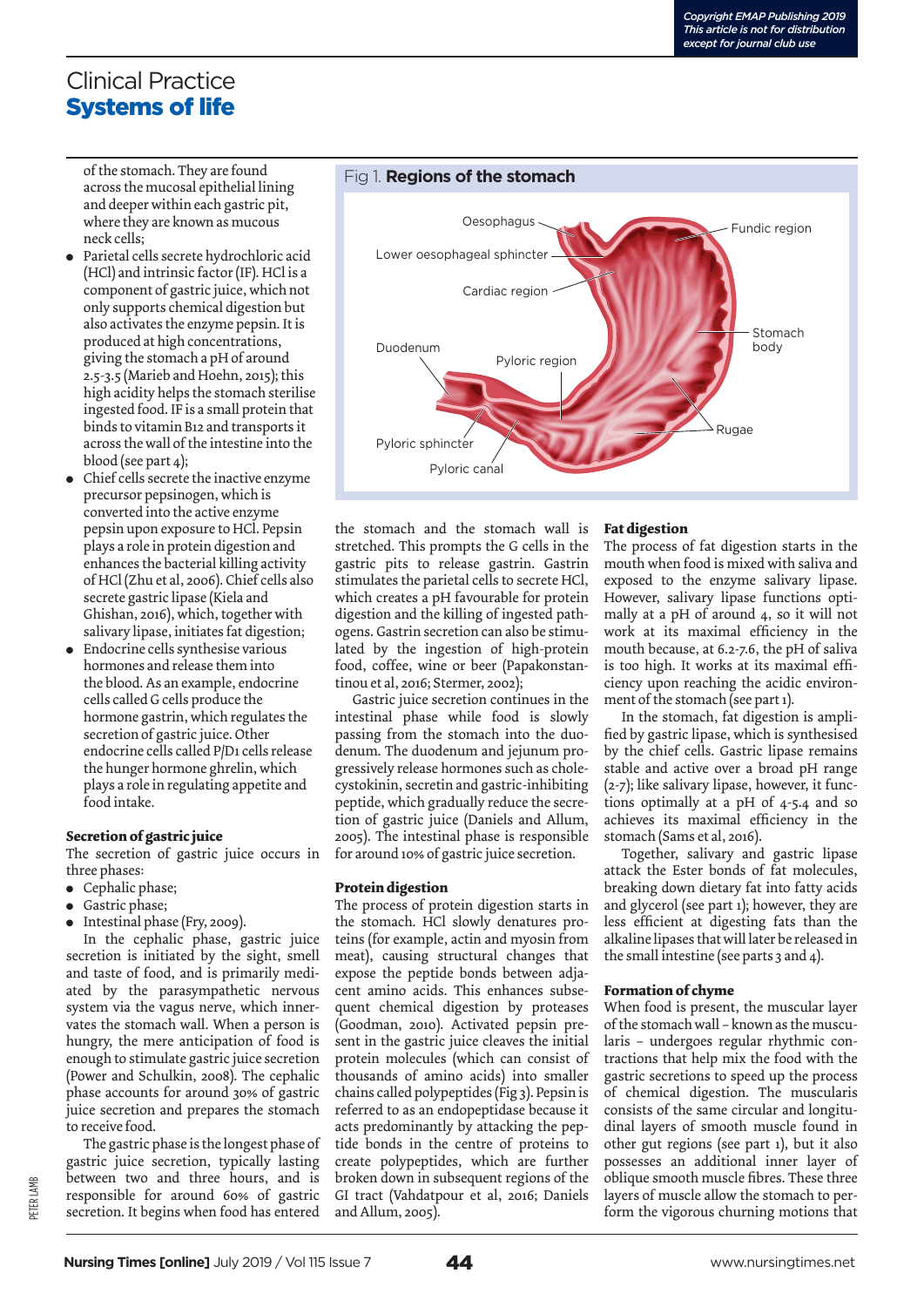

For more articles on gastroenterology, go to nursingtimes.net/gastroenterology



are essential for efficient mechanical digestion. Gradually, most solid pieces of food are mechanically and chemically digested, resulting in a semi-solid, thick and soupy material called chyme (Marieb and Hoehn, 2015).

Depending on the nature of the food consumed, food typically remains in the stomach for 3-6 hours. Meals rich in protein and fat, such as a fried breakfast, tend to stay in the stomach for longer periods, while carbohydrate-rich foods, such as a baked potato or a piece of fruit, tend to pass through much faster (Kong and Singh, 2008; Gentilcore et al, 2006).

#### **Passage of chyme into the duodenum**

The pylorus connects the stomach directly to the duodenum, which forms the first segment of the small intestine. At regular intervals – typically every 20 seconds – the pyloric sphincter (a small ring of smooth muscle) dilates to allow small portions of acidic chyme to pass into the duodenum. A slow, gradual release of chyme is essential to allow time for the acidic contents of the stomach to be neutralised by alkaline pancreatic juice before they reach the small intestine; this has a delicate mucosa and would otherwise sustain chemical damage (see part 3).

As the stomach progressively empties, the elastic recoil of its walls allows it to

shrink back to its pre-meal volume. An empty stomach will begin to undergo gentle contractions and, if no food is forthcoming, waves of contraction can intensify, sometimes being perceived as hunger pangs (Sanger et al, 2011).

#### **Food absorption**

The stomach is not a major area of nutrient absorption. There is minimal absorption of the initial products of protein digestion and it is generally thought that digested fat is not absorbed at in the stomach. However, simple sugars such as glucose, galactose and fructose are readily absorbed, particularly when in high concentration. The stomach is excellent at absorbing water, taking approximately 20 minutes to absorb 50% of the ingested volume of water. Similarly, the ethanol present in alcoholic beverages is rapidly absorbed across the gastric wall into the blood (Daniels and Allum, 2005).

#### **Hunger and satiety**

When the stomach is empty, P/D1 cells of the gastric pits release the peptide hormone ghrelin. Ghrelin is often referred to as the 'hunger hormone', as it circulates in the blood and interacts with receptors in the hypothalamus and other regions of the brain to promote powerful sensations of hunger (Delporte, 2013). Ghrelin levels are

highest before the major meals of the day, reaching peak concentration in the blood before breakfast, lunch and dinner (Fig 4). On eating food, the stretching of the stomach wall inhibits the release of ghrelin and the sensation of hunger subsides.

Different hormones are involved in the sensation of satiety (feeling full and satisfied after eating food) (see part 3).



#### **Common pathologies Hiatus hernia**

The oesophagus passes from the thoracic cavity into the abdominal cavity via an aperture in the diaphragm called the oesophageal hiatus. In some people, the superior portion of the stomach can slide through that opening and become trapped, resulting in a hiatus hernia (HH).

HH is more common in middle and old age, affecting around a third of people over the age of 50 (Bit.ly/BUPAHiatusHernia). Frequency is also higher in overweight people and HH is particularly common in those with a body mass index of >30 (which places them in the obese category). HH may be precipitated by events that force the stomach upwards or the diaphragm downwards, such as bending over, lifting heavy weights, sneezing, vomiting or straining during defecation (Bit.ly/GISHiatusHernia).

Most people who have an HH do not show any obvious symptoms. When symptoms are present, they can be extremely diverse. Indeed, HH is often called 'the great mimic', as many of its presenting symptoms are found in a range of other diseases. Common symptoms include:

- Gastric reflux;
- Bad breath;
- · Dysphagia,
- Regurgitation;
- Nausea;
- Chest pain (which is often mistaken for a symptom of angina or myocardial infarction);
- Shortness of breath;
- Palpitations (Bit.ly/NHSHiatusHernia; Schummer, 2017).

Symptoms can usually be managed with antacids and proton pump inhibitors. Another treatment option is surgery, during which the stomach is repositioned and the oesophageal hiatus is reduced to prevent re-herniation.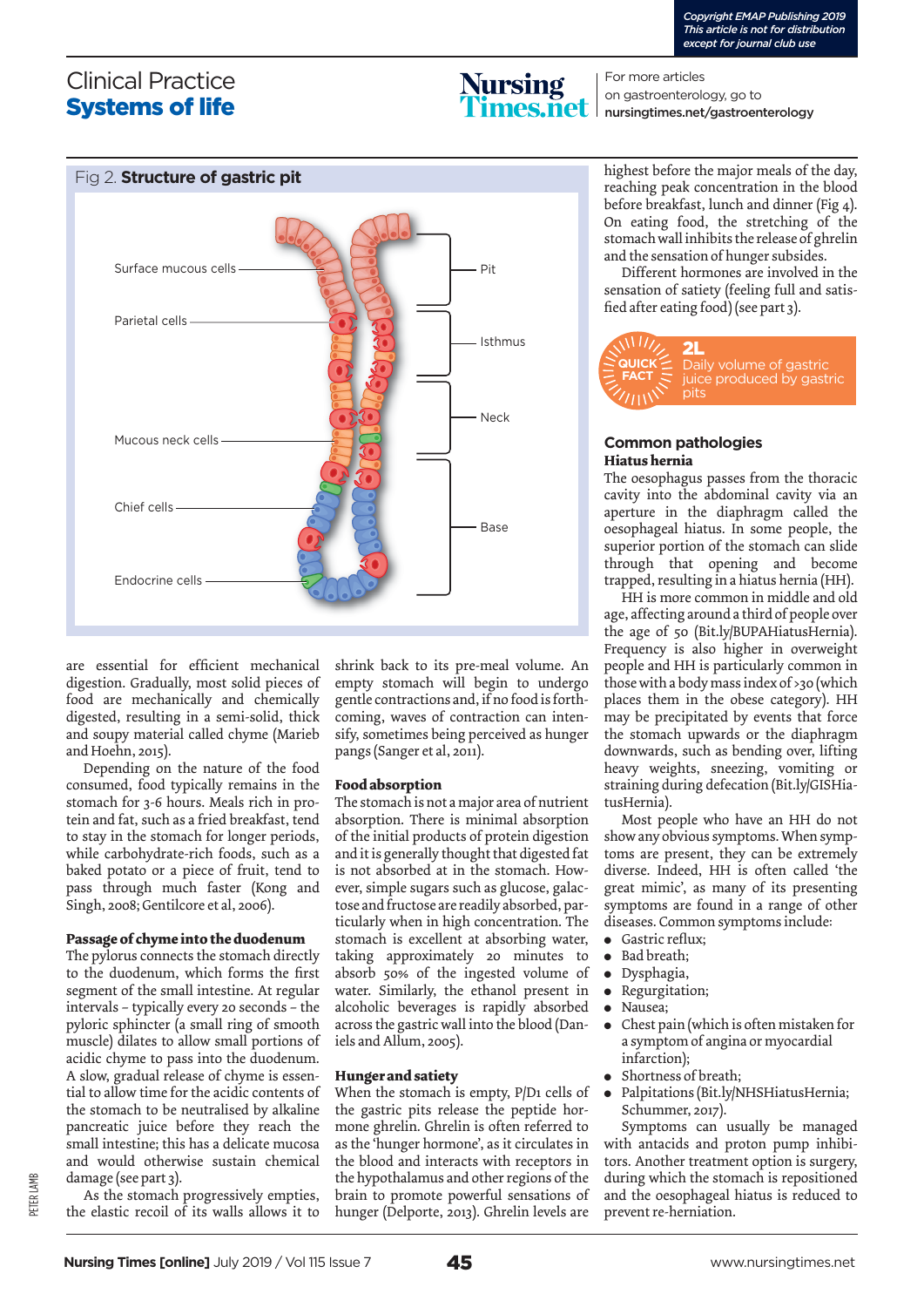

#### **Gastric ulceration**

In a healthy person, the mucus-producing cells of the stomach continually secrete thick, sticky mucus that coats the epithelial lining of stomach. This mucus layer acts as a physical and chemical barrier protecting the delicate tissues of the mucosa and submucosa (see part 1) against autodigestion from the combined effects of HCl and pepsin (Ichikawa and Ishihara, 2011).

Most bacteria cannot survive in the acidic environment of the stomach, but the Gram-negative bacterium *Helicobacter pylori* (*H. pylori*) can, and it will replicate by colonising the mucus layer of the stomach.

*H. pylori*, which is thought to be carried by around half of the world's population, can irritate the gastric mucosa, leading to gastritis (inflammation of the stomach lining) (Kao et al, 2016). In addition, *H. pylori* can also stimulate the release of gastrin and the production of HCl (Waldum et al, 2016). Elevated stomach acid increases the risk of both gastric and duodenal ulceration, in which gastric juices progressively digest into the mucosal lining of the gut wall, causing intense pain.

Stomach ulcers may also be triggered by the long-term use of non-steroidal antiinflammatory drugs (NSAIDs), such as aspirin or ibuprofen. NSAIDs not only act as gastric irritants, but also suppress the production of prostaglandins, which protect the gastric mucosa by stimulating the production of mucus and bicarbonate (Drini, 2017; Cohen, 1987). As erosion of the gastric mucosa extends deeper, blood vessels in the wall of the stomach are damaged, which can result in significant bleeding and progressive anaemia.

Often, patients with gastric ulceration will vomit blood-stained gastric juices that resemble coffee grounds or produce sticky, black and tarry stools known as melaena. Both are indicative of significant

blood loss (Bit.ly/NHSStomachUlcer). If untreated, gastric ulcers can progressively worsen: gastric juices further erode the wall of the stomach until, eventually, perforation occurs.

A perforated gastric ulcer is a medical emergency, as gastric juices and undigested food can now leak into the abdominal cavity, causing widespread visceral organ damage and inflammation. Perforated ulcers are characterised by peritonitis (extensive inflammation of the peritoneal membranes) and intense pain. Surgery is immediately required to wash out the abdominopelvic cavity and repair the perforation. Many patients with perforated ulcers enter a state of septic shock and do not recover (Rohit et al, 2017).

To promote ulcer healing, proton pump inhibitors, such as omeprazole are usually the first-line treatment option. If these are not well tolerated, histamine 2 (H2) receptor antagonists such as ranitidine can be prescribed. Both classes of medications are effective at reducing the production of HCl in the stomach. If *H. pylori* infection is present, triple therapy involving two antibiotics (clarithromycin plus either amoxicillin or metronidazole) and a proton pump inhibitor can be prescribed to eradicate infection. If NSAIDs are the cause, they can be discontinued (Bit.ly/NICEPeptic).

Not all gastric and duodenal ulcers are attributable to *H. pylori* infection, as stress and lifestyle can also play a role (see part 3).

#### **Vitamin B12 deficiency and pernicious anaemia**

The production of healthy erythrocytes (red blood cells) requires dietary vitamin B12 (also known as cobalamin). Foods such as red meat, liver, fish and yeast extract are excellent sources of vitamin B12 (National Institutes of Health, 2018). Vitamin B12 cannot be directly absorbed in the gut

– first, it needs to bind to IF, which is produced by the parietal cells of the gastric pits. IF then helps transport vitamin B12 across the gut wall into the blood (Marieb and Hoehn, 2015).

A lack of vitamin B12 can result in megaloblastic anaemia. Fewer erythrocytes are produced, they take on an abnormally large appearance (hence the name megaloblasts) and they are less efficient at transporting oxygen. The most common cause of vitamin B12 deficiency and megaloblastic anaemia is pernicious anaemia (PA), an autoimmune disease that becomes more common with age, affecting around 1.9% of the over-60s (Andres and Serraj, 2012).

*"Pernicious anaemia is the most common cause of vitamin B12 deficiency and megaloblastic anaemia"*

The exact cause of PA is poorly understood. The disease is characterised by the production of autoantibodies that bind to a person's own cells and tissues, and initiate the destruction of the parietal cells that synthesise IF. Other autoantibodies may also be generated that bind to IF and block its ability to facilitate the absorption of vitamin B12 (Bit.ly/PASPerniciousAnaemia).

PA produces symptoms that are very similar to those of iron-deficiency anaemia, such as tiredness, breathlessness, pale skin and tachycardia. It is also associated with depression and cognitive changes. Once diagnosed, PA can be effectively treated with regular intramuscular injections of vitamin B12. The implications of regular vitamin B12 injections and the absorption of vitamin B12 in the ileum will be discussed in part 4.

In some patients, the binding of autoantibodies to the parietal cells of the stomach can trigger a chronic inflammation of the gastric mucosa resulting in gastritis. Gastritis associated with PA needs to be carefully assessed and monitored, as it is associated with an increased risk of stomach cancer (Murphy et al, 2015).

#### **Stomach cancer**

Stomach cancer accounts for approximately 2% of new cancers in the UK, with around 6,700 new cases identified each year; incidence is greatest in older people, with a peak incidence at 85-89 years of age, and men are at greater risk than women (Bit.ly/CRUKStomachCancerFigs).